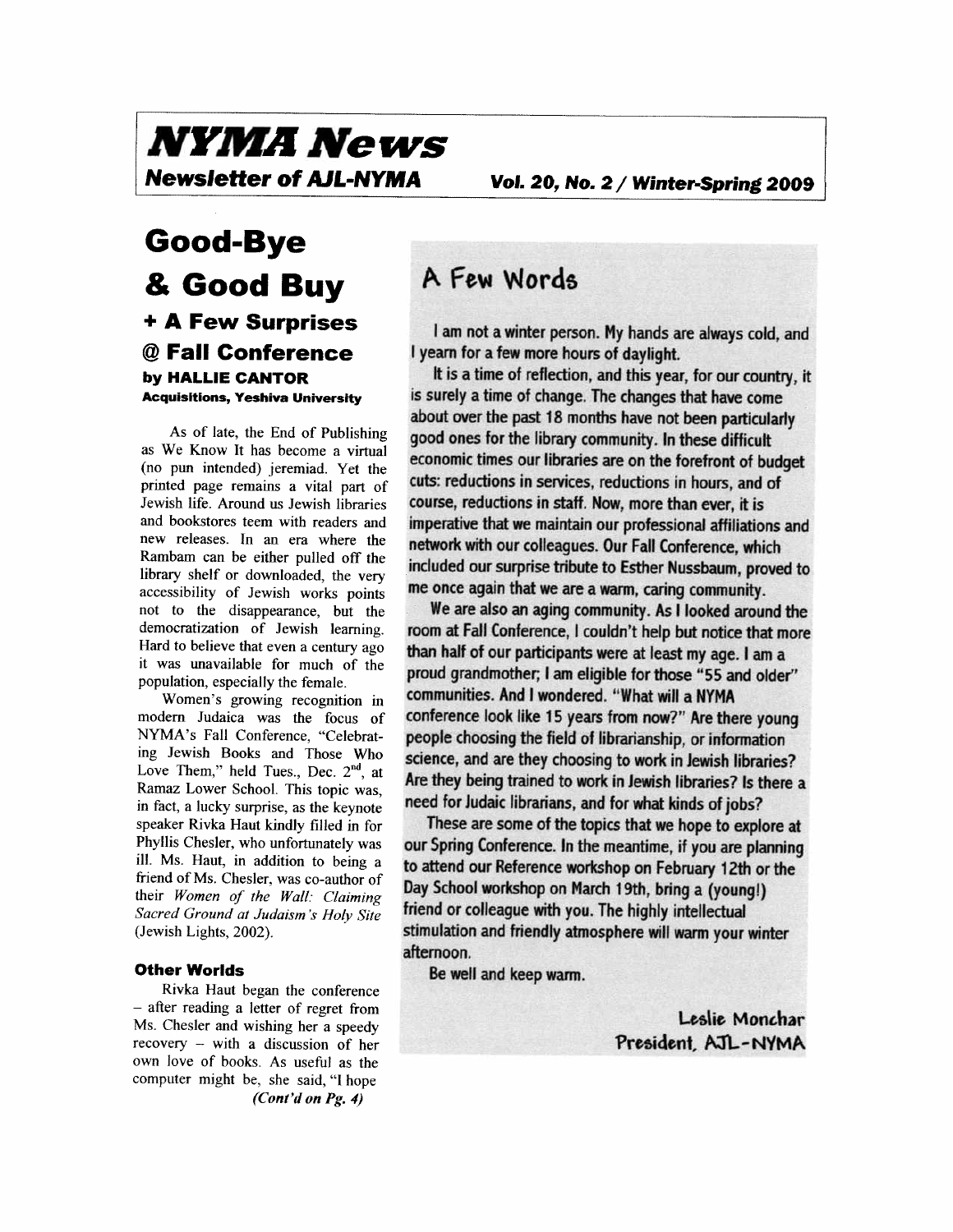*NYMIA* **News** *Page* **2** 

**More Precious than Rubies?** 

### **On "Valuing Jewish Libraries"**

**by DAVID LEVY, Librarian, Touro College** 



How does one put a price tag on a Jewish library? How does one determine its worth?

The value of Jewish libraries is infinite because the ultimate good (summa bonum) is beyond boundaries and cannot be framed when we refer to a revealed religion of supernatural truths. If our G-d is not finite  $(ain\; soft)$ , how can we place a measure to traditions generated out of such a transcendent deity's involvement with the Jewish people across history? The *summa bonum* is beyond measure because Jewish libraries preserve memories of an infinite G-d Whose tradition itself echoes timeless ethical, spiritual, and intellectual truths. When we enter into the infinite we of course have entered into what academics call the mystical, but this is a limited vocabulary to describe its experience.

#### **Science vs. Secrets**

The philosopher of science Albert North Whitehead once remarked that science knows things if it can measure them. Measurement is crucial in Judaism too, as testified by rabbinic interest in weights and measures. However, by glimpsing at the echoes of the transcendent realm, a realm that forbade Moses to sleep, eat, or drink for 40 days and nights, we return with an understanding of something beyond measure.

Science does deal often with what can be measured, as testified in the 36th chapter of Job, whereby Job demanded that G-d be tried for all the injustices in the world. G-d eventually responds out of the whirlwind: "Where were you when I created

the heavens and earth? Can creation be measured?" No, G-d is a circle Whose circumference is everywhere. Yet His spirit is particularly potent within the Holy Temple.

G-d then asks Job questions relating to the sciences: Do you know the secrets of oceanography? Do you know the secrets of geology? It is the question "what is ... X..." that science asks. These are the secrets scientists search. Yet ultimate secrets will be cleared up by Elijah the Prophet in the Messianic era.

### **Judaica librarians are guardians of a tradition that is beyond limit, beyond time, beyond the transcendent itself.**

These secrets of Elijah, however, cannot be measured. These are secrets so awesome that they may defy conventional logics. Yes, dear patrons, these secrets of the Messiah and Messianic age, i.e. esoteric wisdom, are also cached, and hidden in our libraries if there are competent Judaica librarians to cull, gather, and hunt them out. This is what we mean by a Torah shebe-al peh, a living oral tradition that is not just written, although the glowing coals of the "white fire on black fire" can be found in some of the *sefarim* on our shelves.

For instance, try a key word search on ma'aseh merkavah (Ezekiel's mystical chariot) in Bar Ilan Responsa, Torah Treasures, RAMBI, **Otzar**  HaHokmah, etc. and you will see some traces of what cannot be framed, something infinite. However these traces are merely the echoes of ain sof (infinity). The Judaica librarian may have tools to echo their hypnotic hymns and creatively assist the patron how to begin a lifelong search and way of life into the diverse, multifaceted palaces that constitute Judaism.

Thus, dear quantifier, I hope you will understand that Judaica librarians are guardians of a tradition that is beyond limit, beyond time, beyond the transcendent itself. **In** my, what you may call, subversive Derridean argument I hope you will see *(Cont'd on Pg.* **7)**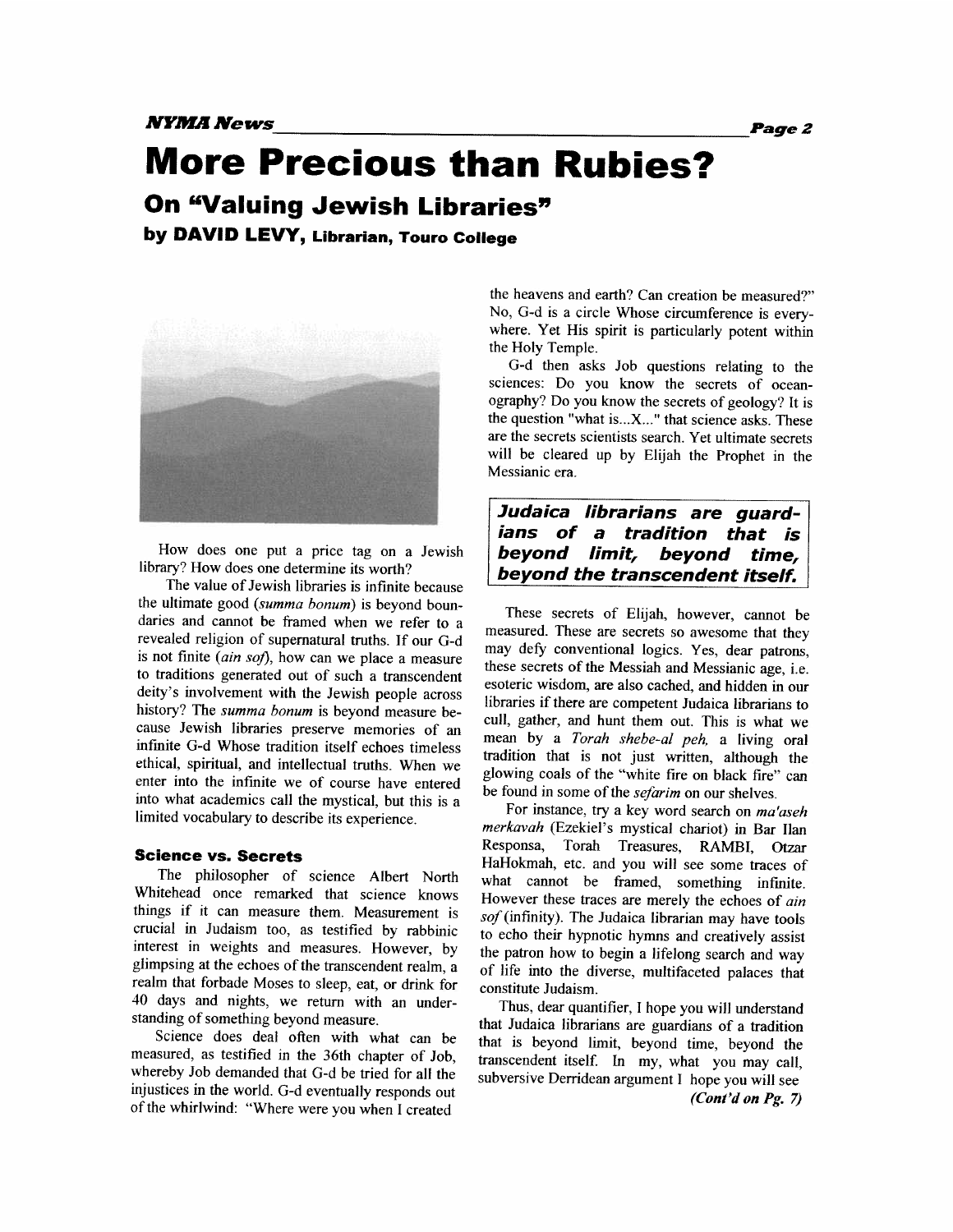### AIL-NYMA EXECUTIVE BOARD 2008-2009<br>CHAIRS OF STANDING COMMITTEES

President Leslie Monchar, 973-597-1115 x 1120. Imonchar@jkha.org; Imonchar2@yahoo.com

**Vice President** Roz Friedman, 201-833-4307; ramer1492@optonline.net

**Corresponding Secretary** Chaya Wiesman, 212-744-8000, x7329; chaya@ramaz.org

Recording Secretary/ Membership Committee Tina Weiss, 212-824-2221; tweiss@huc.edu; tuna613@hotmail.com

Cataloging Workshop Coordinator / Website Developer Steven Bernstein, 860-832-2079: stevenbernsterin@hotmail.com; bernsteinstj@ccsu.edu

**Treasurer** 

loyce Levine, 516-487-9204; jewine@hotmail.com

Day School/High School Workshop Coordinators Leah Moskovits; 201-837-7696, X311; lahad5@aol.com **Joyce Levine, 516-487-9204; increased botmail.com** 

**Newsletter Editor** Hallie Cantor, 212-340-7723; hicantor@yu.edu; cantorhi@msn.com

**Publicity Coordinator /Past President** Rita Lifton, 212-678-8092; rilifton@jtsa.edu

**Reference Workshop Coordinators** Rachail Kurtz, 718-432-8285, x117; rkurtz@flatbush.org Ina Cohen, 212-678-8836; incohen@jtsa.edu

Liaison to Yeshiva Librarians/Cluster Group loyce Levine, 516-487-9204; levine@hotmail.com

**Discussion Moderator List** Sara Marcus, 718-464-6534; sara@msmarcus.com

**Graphics (& Past President)** Shaindy (Susan) Kurzmann; 201-684-7199;<br>skurzman@ramapo.edu; sbk36@att.net

#### **Past Presidents**

Marlene Schiffman, 212-960-5381; schiffma@yu.edu Elizabeth Stabler, 212-507-9560; lizastabler@yahoo.com;

Shulamith Berger, 212-960-5451; sherger@yu.edu

Committee chairs are not elected officers. We welcome volunteers; please contact the committee chairs. **NYMA News is published twice a year, Winter/Spring &** Summer/Fall, by the AIL-NYMA Committee. For questions  $or$  comments, contact Hallie Cantor, 383 Kingston Ave. #81, Brooklyn, NY 11213, or e-mail above.

### **"Enter at Your Own Risk"** / **ADL Library** - <sup>1</sup>**Secretive** & **Controversial By LAURA SCHUTZMAN MLlS Student, Pratt Institute**

This article is part of our series on Judaica libraries &<br>collections in the New York Metropolitan area.<br>Upon stepping into the library at the Anti-Defamation collections in the New York Metropolitan area.

Upon stepping into the library at the Anti-Defamation<br>League one is greeted with a row of high-density shelving<br>and a conv machine. There is no indication that this room is and a copy machine. There is no indication that this room is being used as a library instead of a storage facility. There is no personnel, no reference staff, no viewing equipment; the stacks practically scream "enter at your own risk." However, after closer examination, it becomes clear that this room is in fact a library.

Similar to other special libraries, the library at the Anti-Defamation League (ADL) is restricted to employees, and the online catalog is only accessible on-site. The 500-1,000 books and several-hundred audio-visual items are all specifically about issues near and dear **to** the ADL: Judaism, anti-Semitism, racism, Holocaust, Israel & the Middle East, and religious fieedom.

As a student cataloger working under head librarian Marianne Benjamin, I was able to view the breadth of the collection. Many of the materials that I worked with (using the LC cataloging system) are unavailable in any other library in the United States or even the world, the reason being their sensitive and inflammatory nature. Some, like *Mein* **Karnpf** (Hitler's autobiography) and anything on the Jewish supremacy conspiracy might be professionally useful It to researchers, but highly harmful to the casual reader.<br>
Additionally, much of the material consists of original<br>
manuscripts or documentation of speeches and presentations, Additionally, much of the material consists of original many or which were published exclusively for the ADL or by the ADL itself. As a result, cataloging this information *<sup>I</sup>*involves some creativity and research, as Worldcat lacks the bibliographic information or subject headings.

The ADL library collection is unique, and working there was a rewarding experience. It taught me how to use different bibliographic tools and classify various texts. The skills I learned at the Anti-Defamation League will be useful for the rest of my library career. Moreover, my work with the ADL library exposed me to the dangers facing Jewry today, and the very reason for the ADL's existence.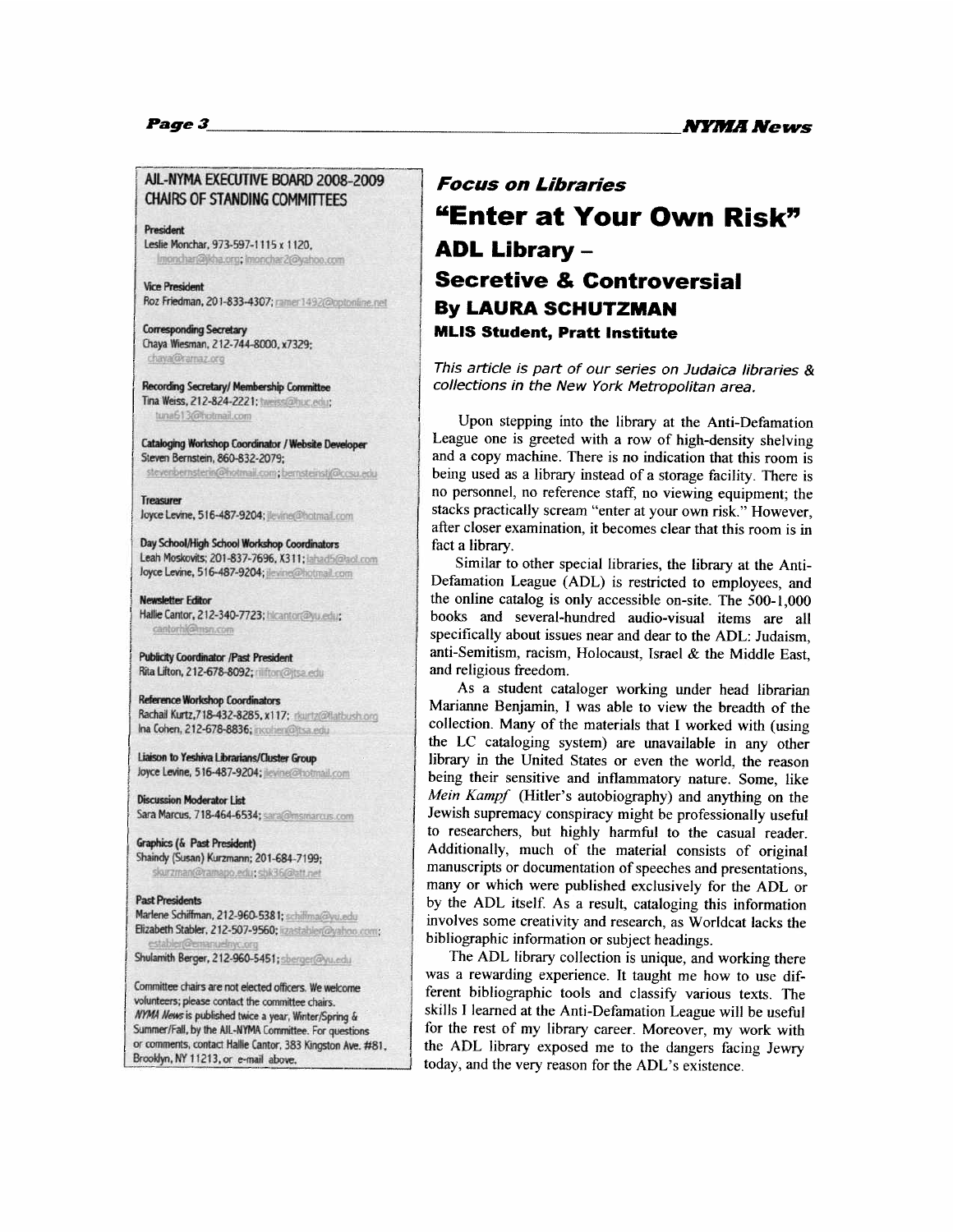#### *NYMA News*

#### *(Coderence, cont'd &om* Pg. *1)*

books never get replaced by the screen." She loves the very feel and smell of books.

She commented on the abundance of Jewish literature available to the modern public, and, of course, the role of librarians as access providers. With Jewish learning literally at our fingertips, it has become something easily taken for granted. Yet, this was not always the case.

**While historically even many men had been denied a systematic education, most Jewish women found them**selves completely shut out.

Not too long ago, Jewish learning was highly elitist, limited chiefly to those of wealth, lineage, or intellect. The concept of mass literacy was relatively new. Even materials that were made publicly available were heavily censored. Certain portions of the Mishnah, as well as parts of the Bible (i.e. the rape of Tamar), were considered inappropriate for certain readers. Aramaic passages were left untranslated; *Hafiarot* and mystical sections were not to be read out loud.

Today it is the Orthodox, ironically, who have become among the most enthusiastic disseminators of Jewish works, their publishing houses regularly touting new releases. However, Ms. Haut is deeply critical of the women's literature, which often suffers from simplistic or mediocre writing, a "onesize-fits-all" category that apparently lumps a woman's intellect with a ten-year-old's.

This might partly reflect the level of women's education, a concept that is newer than mass literacy. While historically even many men had been denied a systematic education, most Jewish women found themselves completely shut out.

Not until the early  $20<sup>th</sup>$  century did the barrier begin to break. Sarah Schneirer, the indefatigable seamstress from Cracow, recognized the need for formal women's education, and saw access to rabbinic literature as the weapon against secularity, the tool to keep Jewish girls out of Polish schools and the corrupting influences. Although she focused on the negative -- if women did not learn, something bad would happen to them - rather than the positive -- love of learning, i.e. Torah learning *l'shma*, for its own sake -- her efforts bore fruit: the Beth Jacob schools have become the educational

**Page 4** 

standard bearer for Orthodox women and a bulwark against assimilation.

Jewish women's education has come a long way from a small classroom above the seamstress's shop. Today, there are numerous women's seminaries, as well as programs available for more sophisticated learning. Students are now not only permitted but encouraged to learn, and tackle rabbinic literature head on.

#### **Other Women**

In the broadening intellectual horizons for women, the world of prayer would naturally follow. Ms. Haut, herself an advocate for women's prayer groups, spoke of the "Women of the Wall," that famous group -- subject of her book and a later documentary by Yael Katzir -- which recently celebrated its  $20<sup>th</sup>$  anniversary. These women, who have tried to meet together in a halachic, "non**minyan"** way at the Kotel, have been harassed, often violently. They sued three times, all unsuccessfully, to bring a Torah scroll there, and have resorted to sneaking one in through a duffel bag. Currently they are allowed to gather **11** times a year---every Rosh Chodesh, except Rosh Hashanah.



Ms. Haut has also been actively laboring on behalf of *agunot,* Jewish women trapped in bad marriages and unable to divorce their husbands. She mentioned the help from sympathetic rabbis, most notably Emanuel Rackrnan, *a"h,* and a book she has tried to publish condemning the Jewish divorce courts. The publisher cancelled the contact, considering the book too explosive. It is dangerous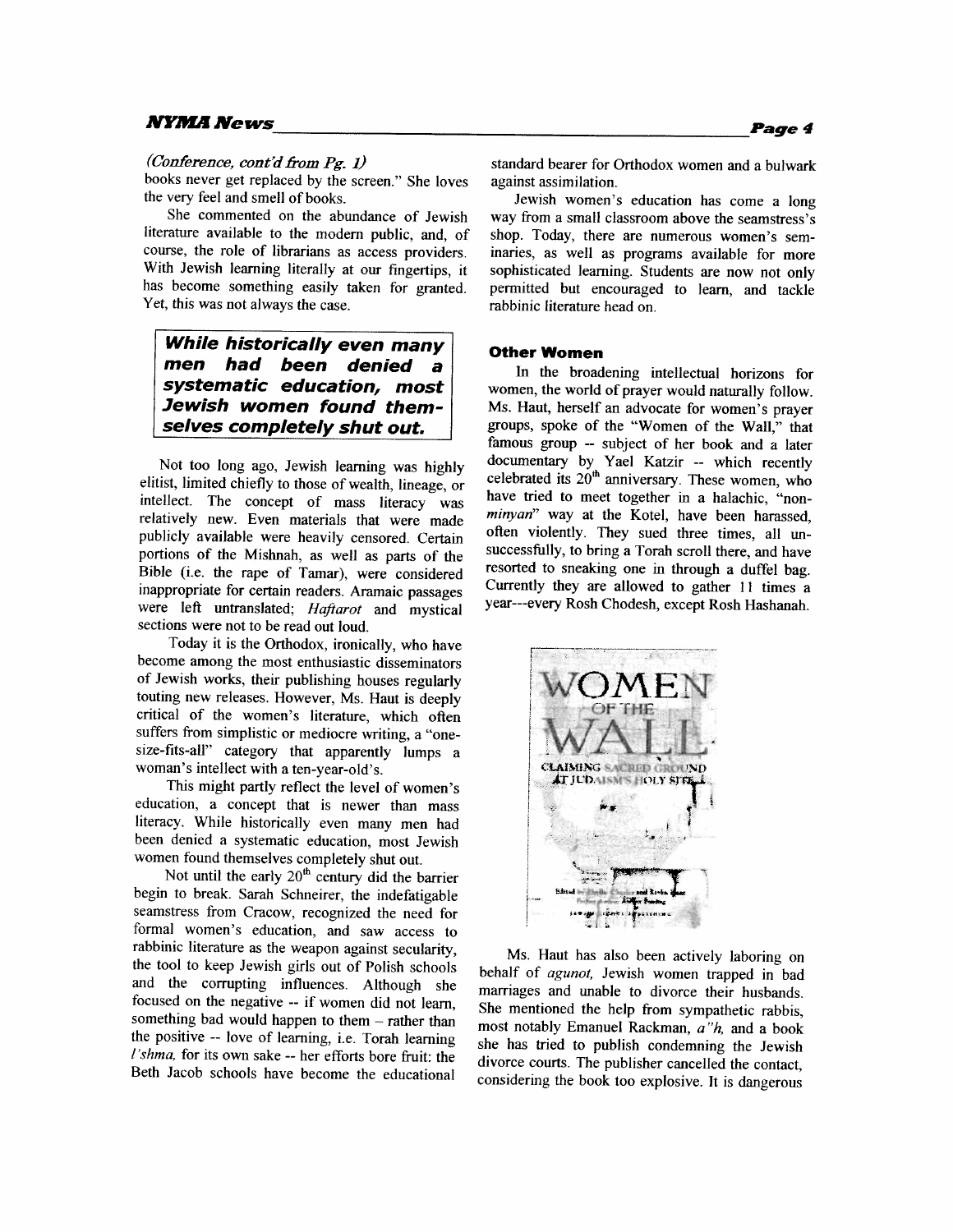knowledge, she was told, which should be kept hidden from the Jewish community. Yet, she reminded the librarians, it is up to them to disseminate this knowledge and ensure that all kinds of books get into the mainstream.

#### **All Together Now**

The next speaker, Adena K. Berkowitz, connected women's participation with an overview of the current publishing industry.

Although nobody knows if the next generation might become the People of the iPod (or Kindle), Ms. Berkowitz insisted that people still like books - - certainly Jews, in spite of the new technologies and their fmancial ramifications. The threat to Jewish books, she said, echoing Ms. Haut, lies in literacy. A large segment of Jews - single, divorced, female -- have become alienated not out of ignorance of Judaism, but exclusion. Simply put, they feel left out; somehow the liturgy just doesn't speak to them.

This belief that Jewish books should reflect the new demographics was the force behind the brand new *bencher* edited by Ms. Berkowitz and Ms. Haut, *Shaarei Simchah: Gates of Joy: Traditional Prayers, Songs and Modern Inclusive Rituals*  (Ktav, 2008). This compilation features everything, including the esoteric  $-$  i.e. prayers for the state of Israel and the IDL, mysticism, revived lore, recent customs. It is, they feel, the answer to a Jewish community heavily balkanized. (Copies were available at the conference for purchase.)

**A large segment of Jews single, divorced, female** - **have become alienated not out of ignorance of Judaism, but exclusion. Simply put, they feel left out; somehow the liturgy just doesn't speak to them.** 

Putting together the *bencher,* however, presented an interesting set of problems, such as Hebrew grammar and masculine semantics. For example, *techinot,* the special women's prayers, would be ideally suited for this kind of book. The woman plays a dominant role, right? Well, sort of a woman blessing her husband refers to him as *baali,* meaning not only "my husband" but "my master." An asterisk by the word will take the reader to a footnote explaining its original form.



The over-representation of male figures posed another problem, like the *ushpizin,* the 7 biblical patriarchs who visit the *sukkah,* one for each night of the holiday. Aren't there any female guests? After extensive research, it was found in the Zohar the mention of 7 prophetesses. Then there is another problem: the word *ushpizin,* which is male. Is there a female equivalent? After consultation with specialists, an Aramaic feminine form was vith specialists, an Aramaic feminine form was<br>liscovered – *ushpizan*. However, which Aramaic liscovered – *ushpizan*. However, which<br>vas it – Palestinian? Galilean? Persian? was it – Palestinian? Galilean? Persian?<br>Nevertheless, the *bencher* should accomplish a

certain mission, by making Judaism not only accessible but relevant to the ignorant. "Like Jacob's ladder," Ms. Berkowitz stated, "everyone wants to ascend, but needs baby steps."

Sephardic prayers and customs have also been integrated, implying it is no longer an Ashkenazic world. Nor is it a world where we can assume everyone is married and with families. Blessings for spouses or children are placed in parentheses. Matriarchs are given their due-Rachel, Leah, etc.- and the mention of a woman's *mezuman* (gathering of at least three). This information provides the spiritual impetus, creating a meaningful experience for those either unlearned or marginalized.

#### **Surprise!**

The third part of the conference turned out to be surprise – for Esther Nussbaum. A "panel" cona surprise – for Esther Nussbaum. A "panel" convened to bid a fond farewell to the founder and past-president of NYMA and to wish her all the best on her retirement.

The panel consisted of longtime colleagues of Esther's - Marion Stein, Edith Lubetski, Eileen

**(Cont'd on** Pg. **7)**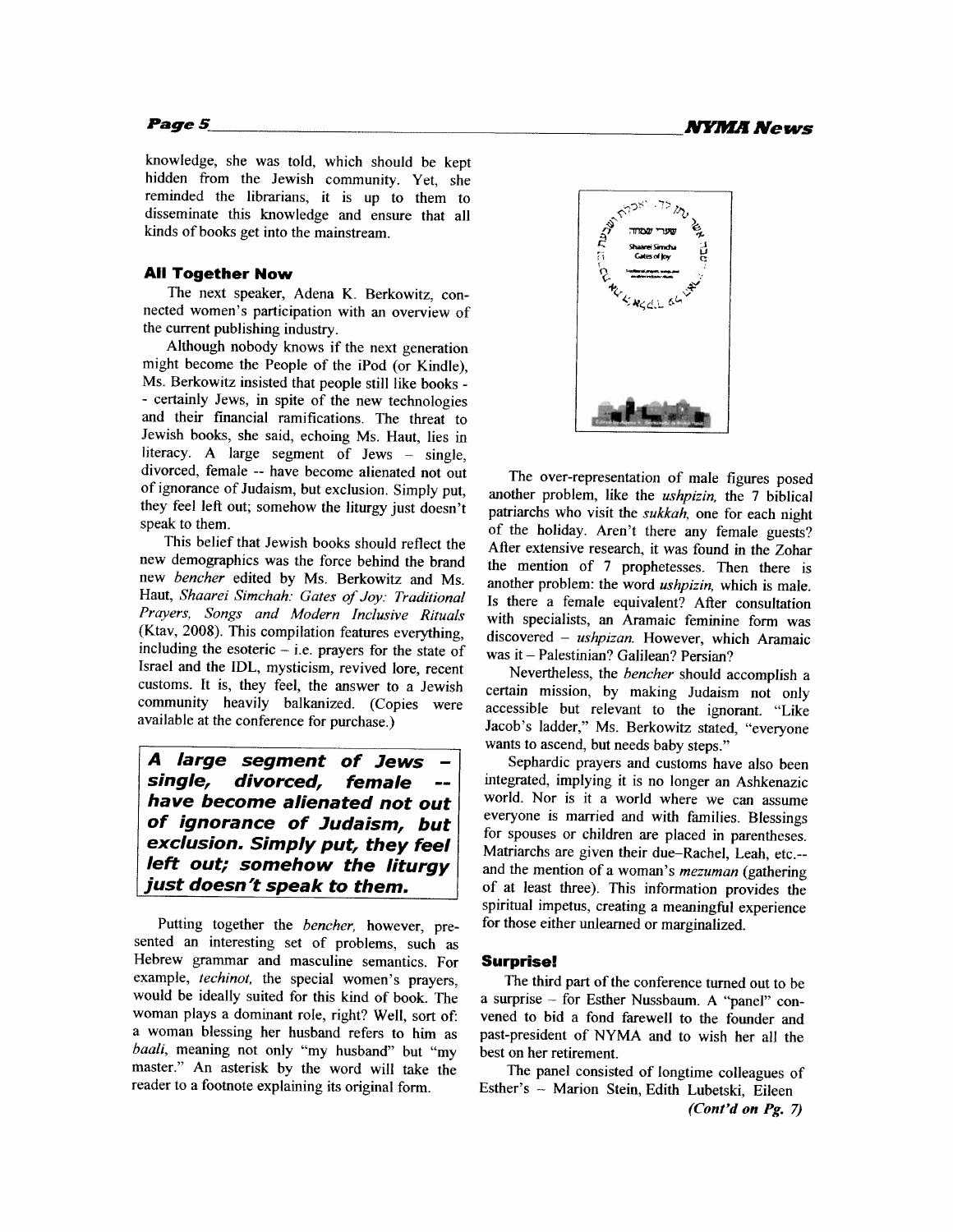## **Past /Present /Future**

#### **Coming Soon**

Reference Workshop, Thurs., Feb. 12, 1:00-4:30 p.m., at the Jewish Theological Seminary of America. Topics include The Global Library: Sewing the International & Local Communities" and "Resources on Israel & the Middle East at the UN Library."

#### **Up** & **Running**

veshiva University's new library blog:<br>
http://www.yu.edu/libraries/liblog/. Come see the latest addition to **YU's** digital collections, an illustrated late 18<sup>th</sup> century manuscript: link directly to the Auras Memorbuch, http://www.yu.edu/libraries/memorbuch/.

**W** welcomes your comments.

#### **News from JTS**

Starting Spring Semester (Jan. 20-May 14), the Library of the Jewish Theological Seminary of America will be open the following hours: Sun. 10:00 a.m.-7:30 p.m., Mon.-Thurs. 8:00 a.m.-8:00 p.m., Fri. 9:00 a.m.-1:00 p.m. The Special Collections is open by appointment Appointments can be made for Monday through Thursday, between 12:OO noon and 5:00 p.m. Contact

#### **Naomi Steinberger,** 212-678-8982.

The JTS Library is pleased to announce their new Library Research Guides in video format. The three guides cover Bar-llan Responsa, Music Research, and History & Literature Research. Go to iterature Research. Go to<br>ttp://www.jtsa.edu/Library/Library\_Services/Researc

t<u>tp://www.jtsa.edu/Libr.</u><br>\_Guides <sub>-</sub>- Videos.xml

#### **Kids at Heart**

Who said books are so 2007? On Sun. Nov. 23rd, the 92<sup>nd</sup> StreetY held the annual Jewish Children Book Writer's Conference. Co-hosted by Anna Olswangerand

Buttenweiser librarian **Steve Siegal,** the once again sold-out conference attracted authors, editors, & illustrators of children's Judaica. Topics included "How I Got My First Book Published," and "ReleasingYour Inner Publicist," while attendees were provided with helpful

#### lists of phone numbers and websites. **Aileen**

**Grossberg** and **Kathe Pinchuk** of AJL's Sydney Taylor Manuscript Competition Committee presented opportunities for publication. The very first Jewish fiction Writer's Conference will take place Sunday, March 15th, at the 92<sup>nd</sup> St. Y.

#### **Organize This!**

**Stephanie (Sarah Leah) Gross** has been appointed organizer of **the** New Yofk Librarians' Meet-Up (www.meetup.com/nylibrarians). The group includes many Jews, and members are encouraged to join for social networking. The next meet-up will take place Sun., Feb. 15<sup>th</sup>, at the 92<sup>nd</sup> St. Y. Stephanie is looking for assistant organizers. Anyone interested should contact her at ereserves.stephanie@gmail.com.

#### **Take a Bow**

To **Hallie (Chaya Sarah) Cantor,** for her editorial work on *My Encounters with the Rebbe*, volume 2, by Zalmon Jaffe. Editor Pinchas Lew; PCL publishing. Hallie is currently working on a series of Torah psychology lectures given by noted therapist Miriam Yerushalmi.

#### **Mazel Tov**

**Lawrence** & **Marlene Schiffman,** on the birth of their grandson Benjamin Meir. Parents Dovid & Leah Helfgott

**Meir** & **edith Lubetski,** on the birth oftheir granddaughter Atara Bayia. Parents Ari & Leah Feldman.

**Ronnie** & **Michal Malen,** on the birth of her grandson Emanuel Zivan. Parents Noah Leibowitz & Susannah Malen.

**Alex** & **Leah Moskovits,** on the birth of their grandson Matanel Shlomo. Parents Hillel & Abigail Moskovits.

**Yosef** & **Basya Karp,** on the birth of their grandson Shmuel Yaakov. Parents **Ari** & Yocheved **Karp.** 

**Liza Stabler,** on the birth of her grandson Ari Milo. Parents Scott David & Camline **Aviva** Schaeffer Lewis.

**Steven** & **llana Bemstein** on the birth of their son Moshe Lev.

**Mo** & **Esther Nussbaum** on the birth of their grandson Eitan Rahamim. Parents Shmulik & Tamara Nussbaum Kedmi.

& on the bat mitzvoth of their granddaughters Aliyah (parents Gabriel & Ruti Nussbaum) & Samantha (parents Yossi & Judy Nussbaum Rothman). May they all *schep nachas.* 

#### **Refuah Shaleimah,**

To **Philip Monchar,** husband of **Leslie,** for his recent surgery.